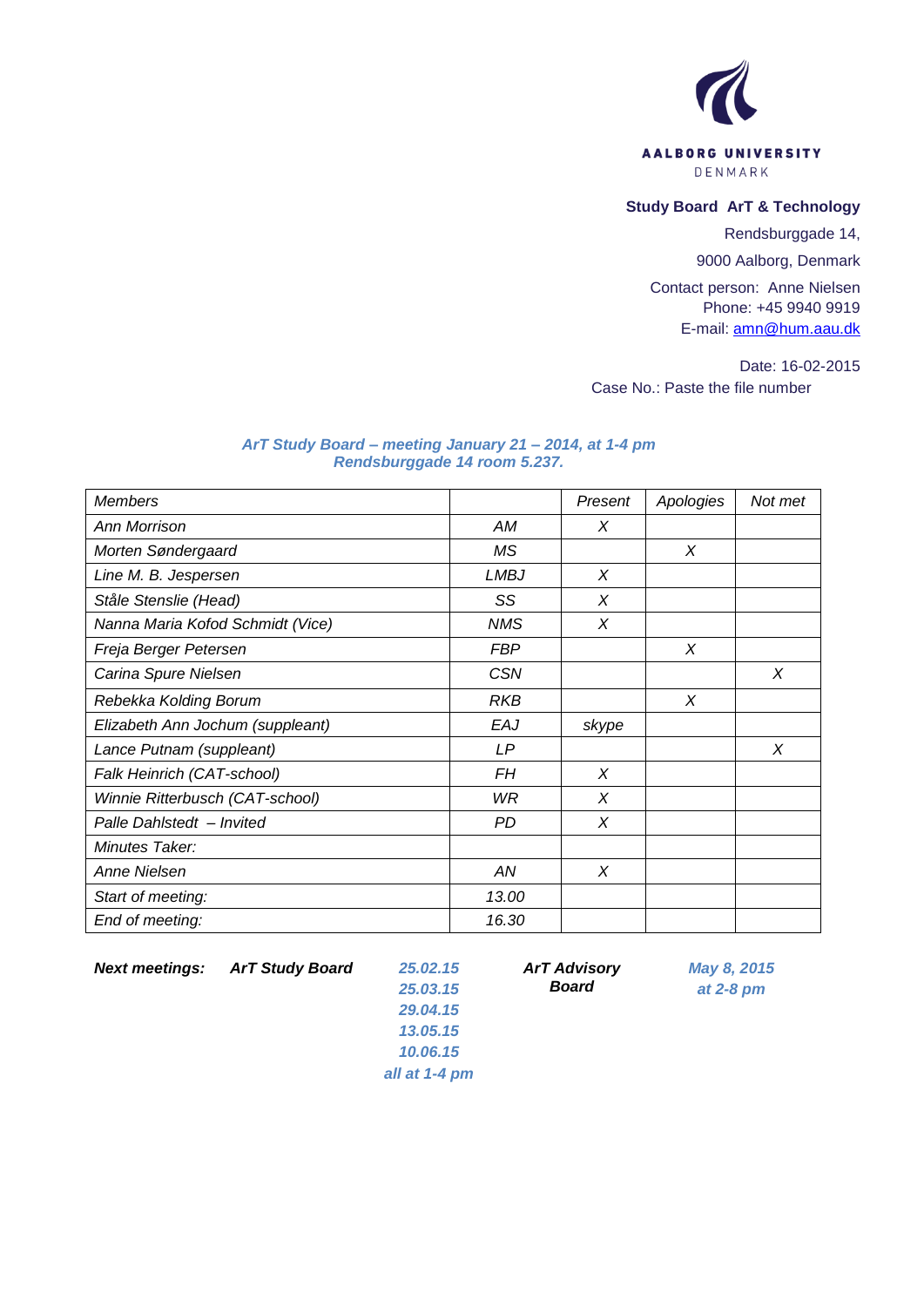

| Item. | Subject:                                                                                                                                                                                                                                                                                                                                                                                                                                                                                                                                                                                                                                                                                                                                                                                                                                                                                                                                                                                                                                                                                                                               |
|-------|----------------------------------------------------------------------------------------------------------------------------------------------------------------------------------------------------------------------------------------------------------------------------------------------------------------------------------------------------------------------------------------------------------------------------------------------------------------------------------------------------------------------------------------------------------------------------------------------------------------------------------------------------------------------------------------------------------------------------------------------------------------------------------------------------------------------------------------------------------------------------------------------------------------------------------------------------------------------------------------------------------------------------------------------------------------------------------------------------------------------------------------|
|       |                                                                                                                                                                                                                                                                                                                                                                                                                                                                                                                                                                                                                                                                                                                                                                                                                                                                                                                                                                                                                                                                                                                                        |
|       |                                                                                                                                                                                                                                                                                                                                                                                                                                                                                                                                                                                                                                                                                                                                                                                                                                                                                                                                                                                                                                                                                                                                        |
| 1.    | Approval of Agenda 21.01.2015.                                                                                                                                                                                                                                                                                                                                                                                                                                                                                                                                                                                                                                                                                                                                                                                                                                                                                                                                                                                                                                                                                                         |
|       |                                                                                                                                                                                                                                                                                                                                                                                                                                                                                                                                                                                                                                                                                                                                                                                                                                                                                                                                                                                                                                                                                                                                        |
|       | Notice there is not enough members at this meeting – the board cannot take any decisions.                                                                                                                                                                                                                                                                                                                                                                                                                                                                                                                                                                                                                                                                                                                                                                                                                                                                                                                                                                                                                                              |
|       | It is important that the board is able to make decisions and therefore the members are urged to<br>be present at the meetings.                                                                                                                                                                                                                                                                                                                                                                                                                                                                                                                                                                                                                                                                                                                                                                                                                                                                                                                                                                                                         |
|       | FH:                                                                                                                                                                                                                                                                                                                                                                                                                                                                                                                                                                                                                                                                                                                                                                                                                                                                                                                                                                                                                                                                                                                                    |
|       | The Agenda and the attached annexes must be sent at least 1 week before the meeting.                                                                                                                                                                                                                                                                                                                                                                                                                                                                                                                                                                                                                                                                                                                                                                                                                                                                                                                                                                                                                                                   |
| 2.    | Approval of Minutes - meeting 18.12.2014                                                                                                                                                                                                                                                                                                                                                                                                                                                                                                                                                                                                                                                                                                                                                                                                                                                                                                                                                                                                                                                                                               |
|       | Was approved                                                                                                                                                                                                                                                                                                                                                                                                                                                                                                                                                                                                                                                                                                                                                                                                                                                                                                                                                                                                                                                                                                                           |
| 3.    | News:                                                                                                                                                                                                                                                                                                                                                                                                                                                                                                                                                                                                                                                                                                                                                                                                                                                                                                                                                                                                                                                                                                                                  |
|       | <b>Head of Study (SS)</b>                                                                                                                                                                                                                                                                                                                                                                                                                                                                                                                                                                                                                                                                                                                                                                                                                                                                                                                                                                                                                                                                                                              |
|       | Exams are successfully completed. It has been a good semester with lots of activities.<br>٠<br>Program for Feb. 2, 2015 - Guest Lecture with Christa Sommerer. - Introduction to the<br>٠<br>Spring semester - Art6 event "Get Together"<br>Current Clash exhibition at Kunshal Nord, Feb. 12.<br>$\overline{\phantom{a}}$<br>Erich Berger, Obel Guest Lecture, Feb. 26.<br>$\overline{\phantom{a}}$<br>Privacy rules at AAU. http://www.informationssikkerhed.aau.dk/regler/studerende/<br>$\blacksquare$<br>Art has to comply to the AAU rules.<br>LAB situation at ArT, Status Quo: Currently the situation is not satisfactory.<br>$\overline{\phantom{a}}$<br>Still haven't got a completely overview over the facilities.<br>Art Lab, FAB Lab, Electronic Lab. These labs are situated in HUM-FAK.<br>There are still issues related to ArT getting access to other Labs in the building. We have to<br>have a Lab person who can have the responsibility, otherwise AD:MT will not give access to<br>their labs.<br>FH tries to get an answer about an employee for the lab.<br>Both FH and SS will work on a solution for ArT. |
|       | - Relate (SS)                                                                                                                                                                                                                                                                                                                                                                                                                                                                                                                                                                                                                                                                                                                                                                                                                                                                                                                                                                                                                                                                                                                          |
|       | No news - but we need to schedule a meeting (FH)                                                                                                                                                                                                                                                                                                                                                                                                                                                                                                                                                                                                                                                                                                                                                                                                                                                                                                                                                                                                                                                                                       |
|       | - Students (NMKS)                                                                                                                                                                                                                                                                                                                                                                                                                                                                                                                                                                                                                                                                                                                                                                                                                                                                                                                                                                                                                                                                                                                      |
|       | Arrange an activity for Feb. 2. (NMKS)                                                                                                                                                                                                                                                                                                                                                                                                                                                                                                                                                                                                                                                                                                                                                                                                                                                                                                                                                                                                                                                                                                 |
|       | - Students Supervisors (NMKS/RKB)                                                                                                                                                                                                                                                                                                                                                                                                                                                                                                                                                                                                                                                                                                                                                                                                                                                                                                                                                                                                                                                                                                      |
|       | No news.                                                                                                                                                                                                                                                                                                                                                                                                                                                                                                                                                                                                                                                                                                                                                                                                                                                                                                                                                                                                                                                                                                                               |
|       | - CAT-school (FH/WRB)                                                                                                                                                                                                                                                                                                                                                                                                                                                                                                                                                                                                                                                                                                                                                                                                                                                                                                                                                                                                                                                                                                                  |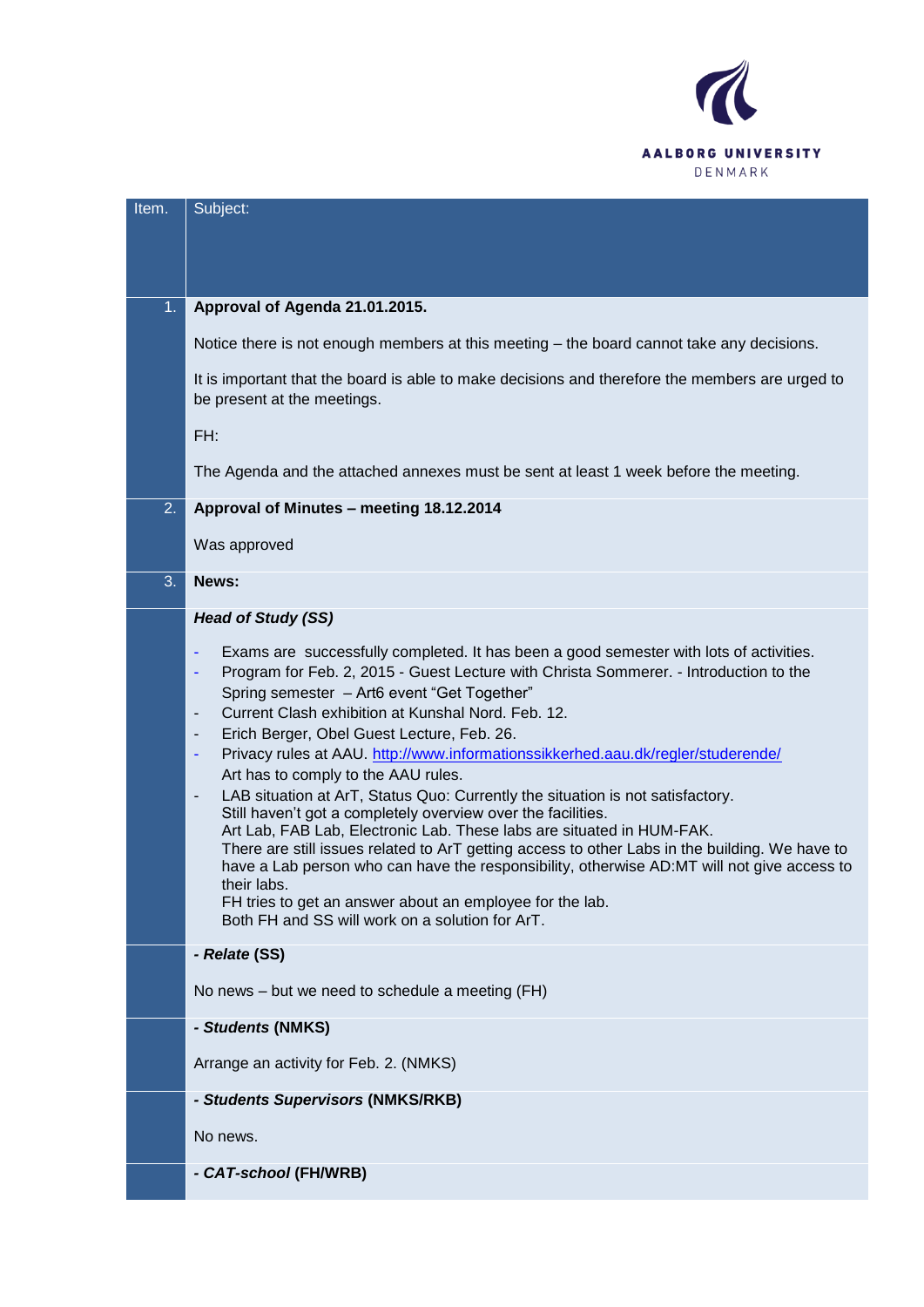

## - Cooperation between ArT and "Musik Konservatoriet Aalborg" (FH) New education in "Elektronisk lyd og musik" FH thought it was a theoretical education, but it is a practical education. Though it is an option to offer courses with ArT3 and ArT5 – we await a study regulation from MKA – and then the board will be asked to make a decision. ArT can offer following courses: • Physical Interface Design • Programming Interactive Systems • Mixed Reality Technologies And Musik Konservatoriet can offer following courses to ArT students: Programming/electronics • Akustik / Signalbehandling Studieteknik 4. **Semester Guides Spring 2015 ArT2, ArT4 and ArT6** The Semester descriptions were discussed and the coordinators are aware of the changes needed and which lesson needs to be described. SS will contact the semester coordinators with all comments from the board. Before approving the Semester descriptions they have to be finished – deadline for filling in and e-mailing to the board is Friday 23. – e-mail circulation and final approval to SS Wednesday. We need a list for showing the literature during all semesters to show the progress. 5. **Revision of Study Regulations.** Dead-line for deciding new curriculum is Feb. 1, 2015. Experience with the Confrontation hours – do we give too much, too few or? Do the calculation of workshop hours / lectures hours / supervision hours. Ask for exposal till March 1. (WBR) Next meeting in the task force group is Thursday at 15.30 at RDB14. We need a precise calculation on the different form of workshop, supervision, confrontations hours Ann left the meeting. The school is concerned about how many confrontation hours the students will be offered. Cross course ArT/HUM-INF/MUSIC Prepare how to integrate/curate the semester exhibition.

- Exam format Module 16 and 18.
- Is there a requirement for the number of pages students have to write?